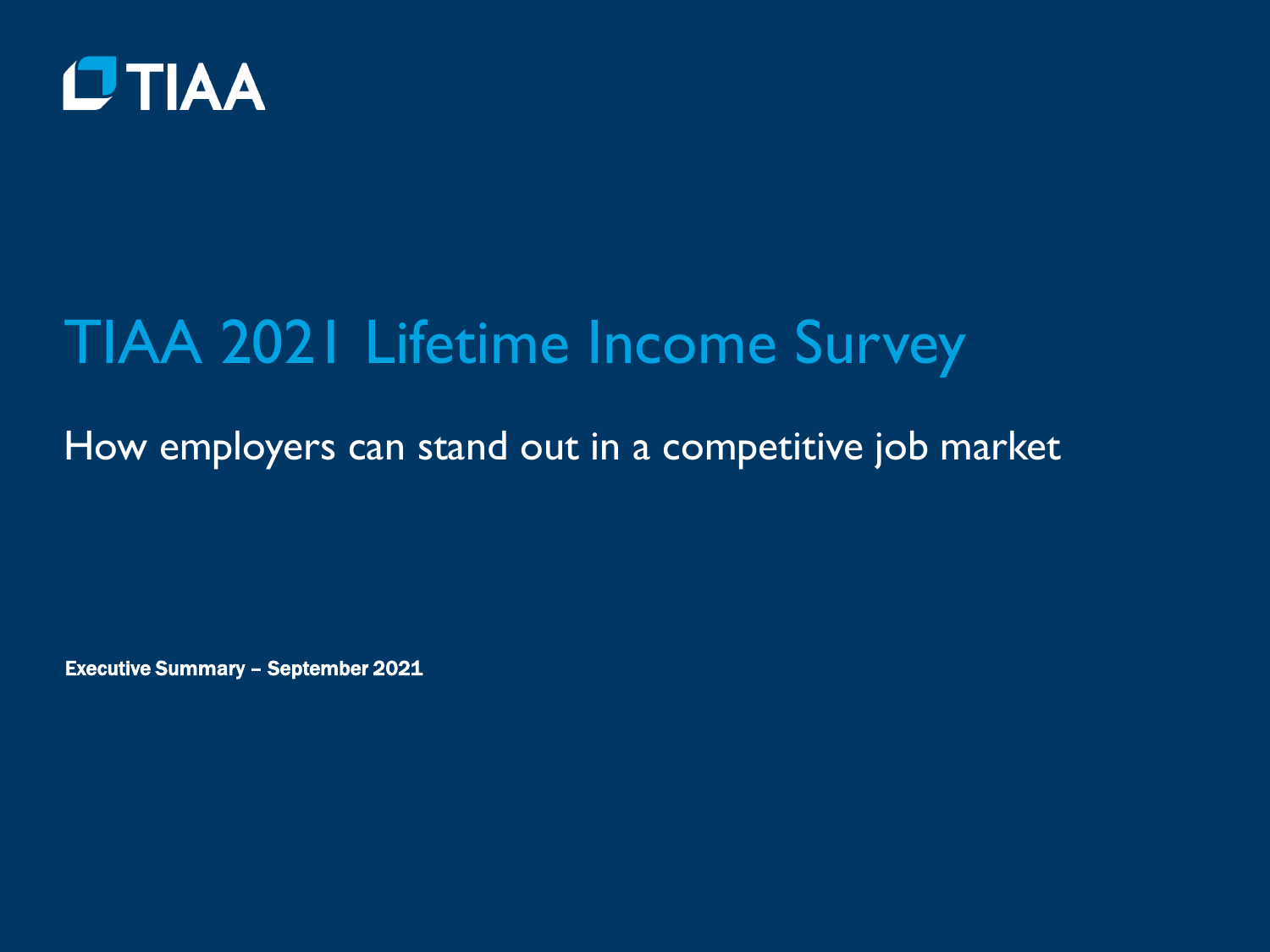### Lifetime income options in retirement plans can be a tool to attract and retain employees

Amid today's highly competitive job market, more than 70% of workers say they would choose to work for, or stay with, a company that offers access to guaranteed lifetime income in retirement over one that does not.

When making job or career decisions. 57% say their employer's match is highly important to them. Other factors that are highly important include:

- Being offered a retirement plan that meets their goals (53%),
- A retirement plan provided by a company they are familiar with (44%), and
- The range of retirement investment options offered (43%).

#### Importance of lifetime income option in choosing employer

Much/somewhat more likely to stay at current employer if offered lifetime income option (Those without pension or in-plan lifetime income)



Much/somewhat more likely to change employer if not offered lifetime income option (Those with a pension or in-plan lifetime income)

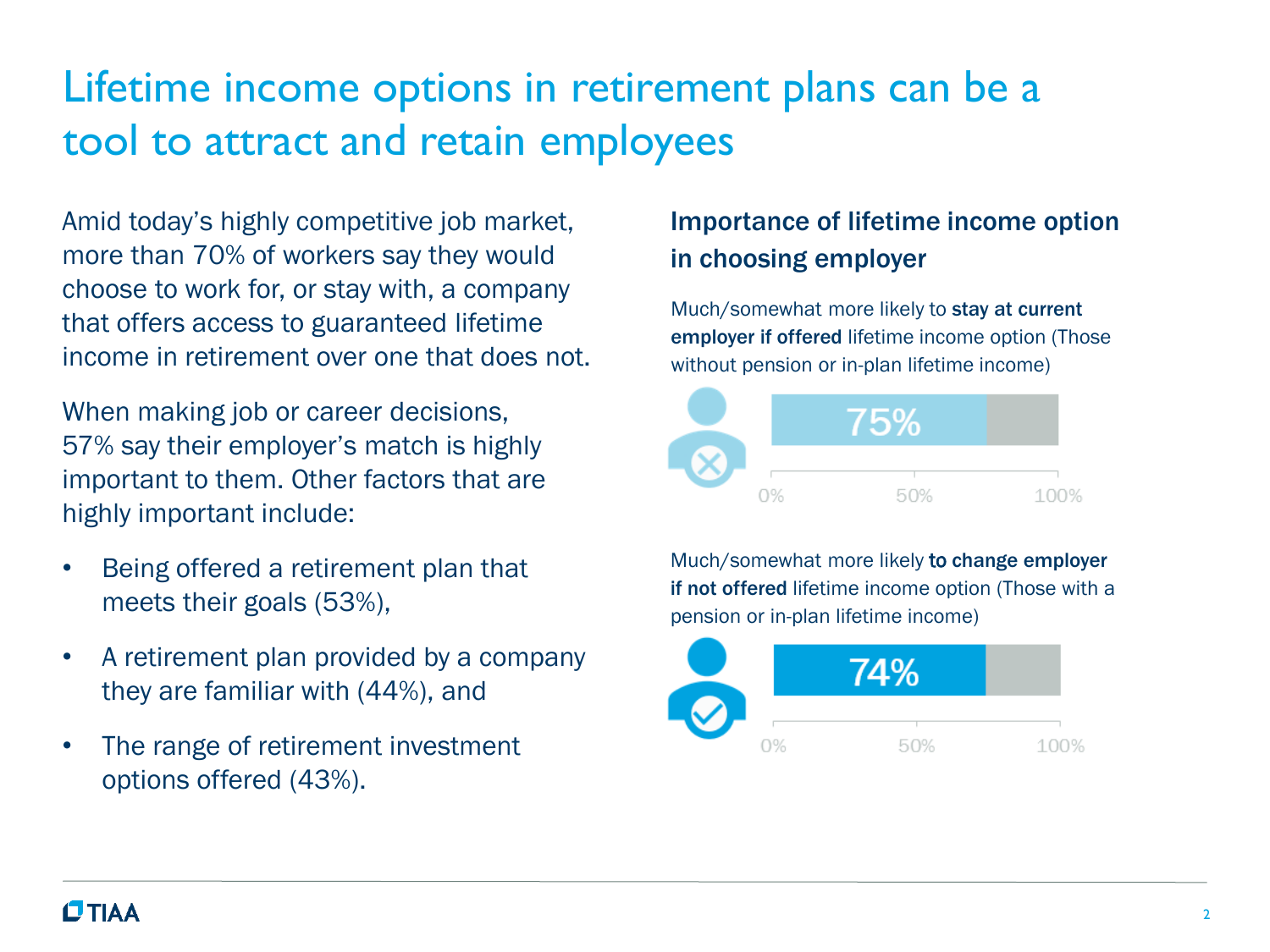Employees say employers have a responsibility to offer access to guaranteed lifetime income

Six in ten workers are highly interested in an annuity that provides lifetime income if it was offered through their employer's retirement plan.



And 57% agree that employers have a responsibility to provide employees a way of getting lifetime income in retirement.

This emphasizes the importance of highlighting lifetime income investment options at an early stage to attract prospective employees as well as to retain employees.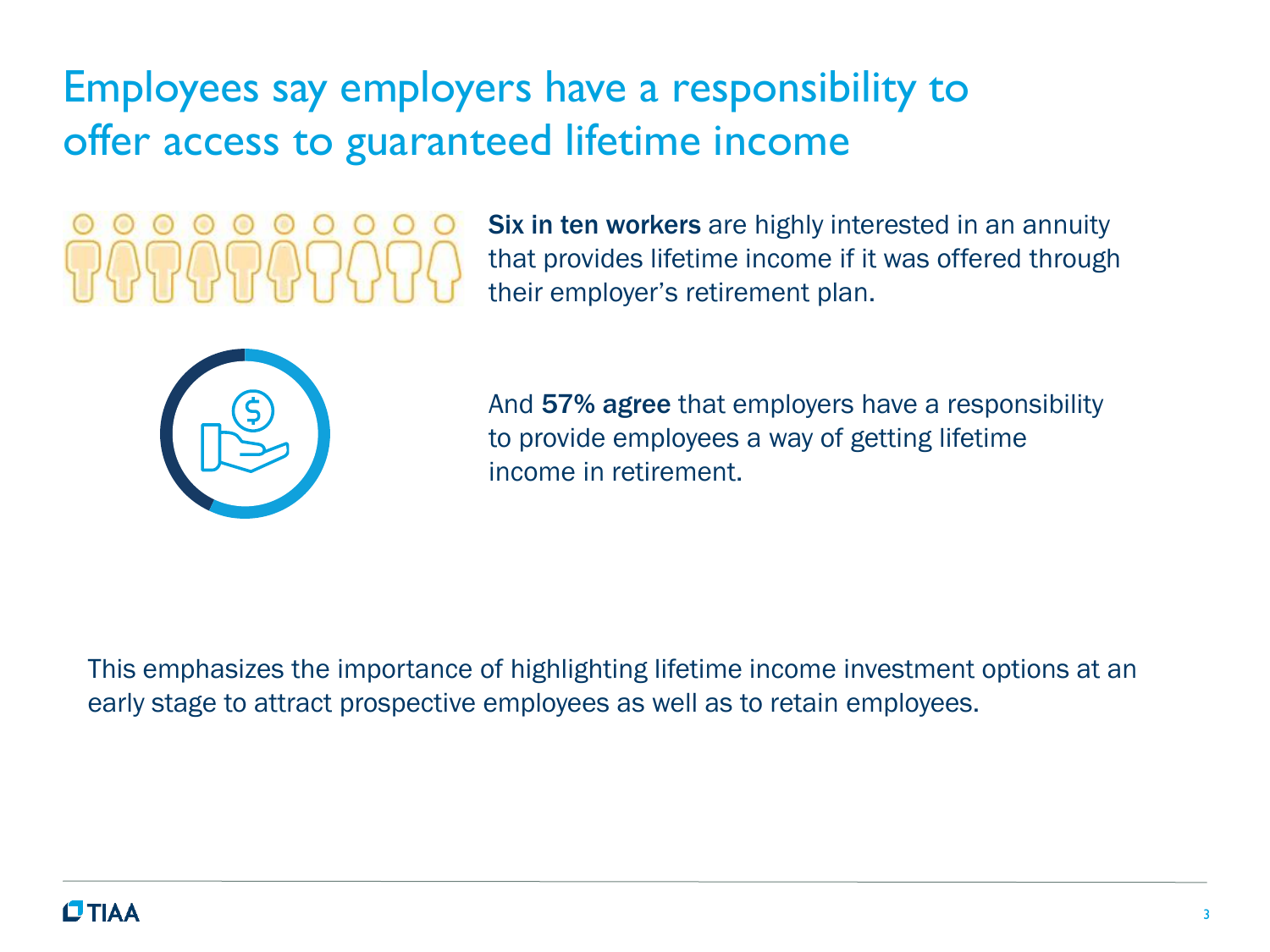### Workers see value in owning guaranteed lifetime income in retirement

#### Employees say having guaranteed lifetime income offers:



 $0\%$  100%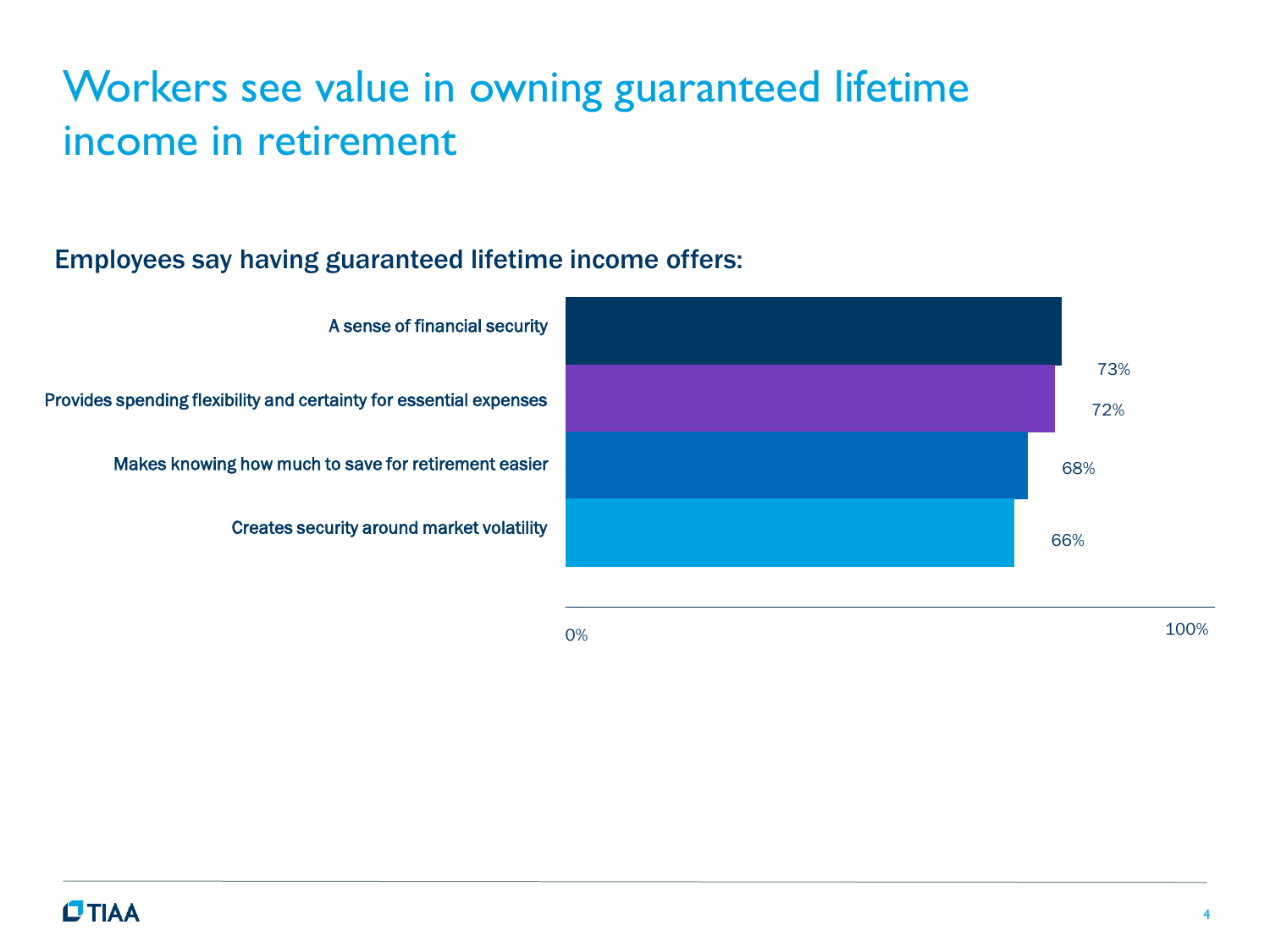### Confusion exists around the sources of guaranteed lifetime income



Almost half of respondents who think they are receiving guaranteed lifetime income incorrectly identified non-income producing investment options as a source of guaranteed income, such as mutual funds and certificates of deposits.

Eight in 10 respondents correctly identified one correct source.

But just 15% identified all three main sources: Social Security, pensions and annuities.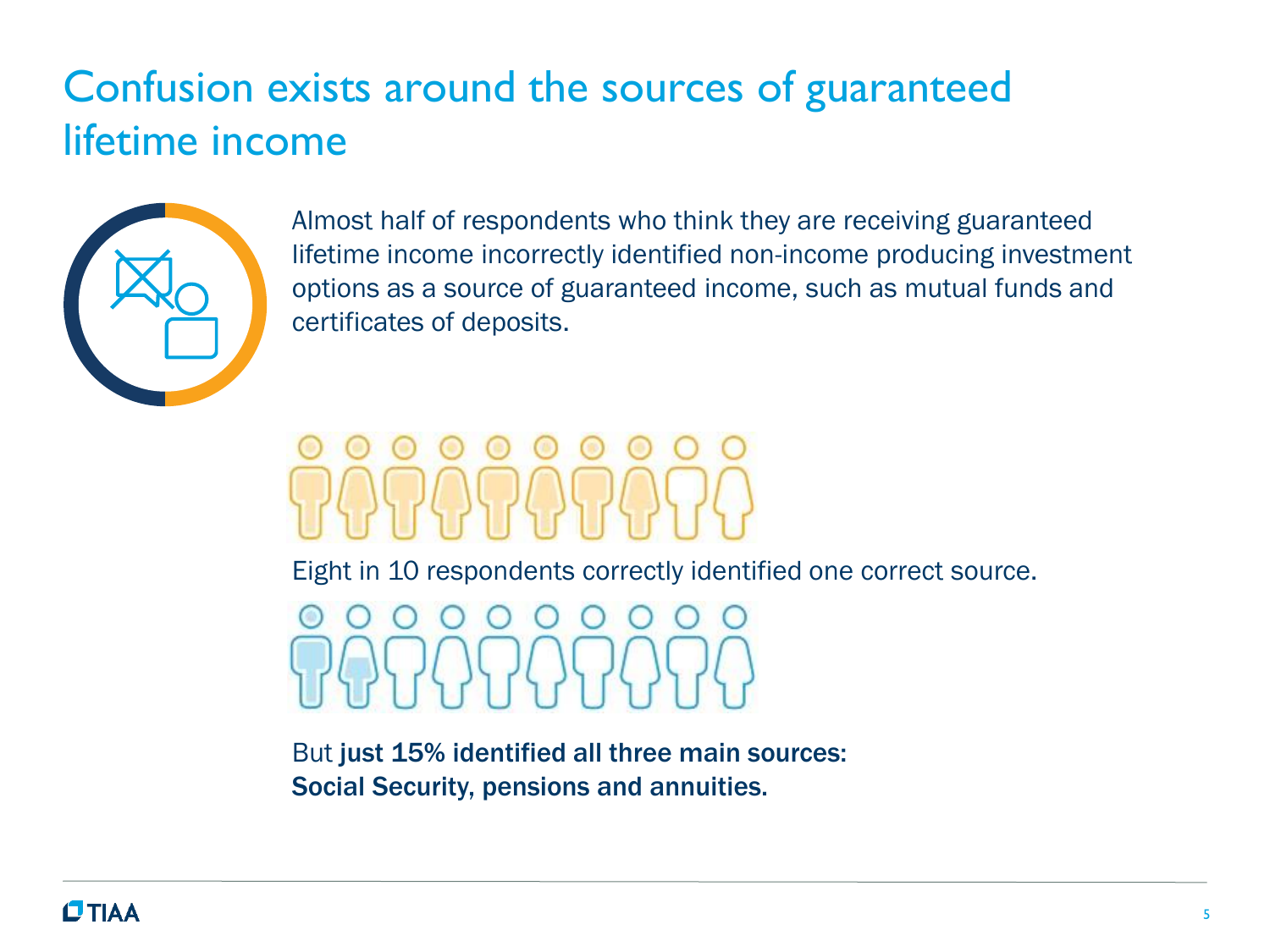### There is high value in knowing that expenses are covered by guaranteed income



For about two-thirds of respondents, it is highly important to know their healthcare and essential expenses in retirement are covered by a guaranteed lifetime income source.



Only 39% think Social Security will cover all their financial needs in retirement.



Just half think the same about their essential expenses.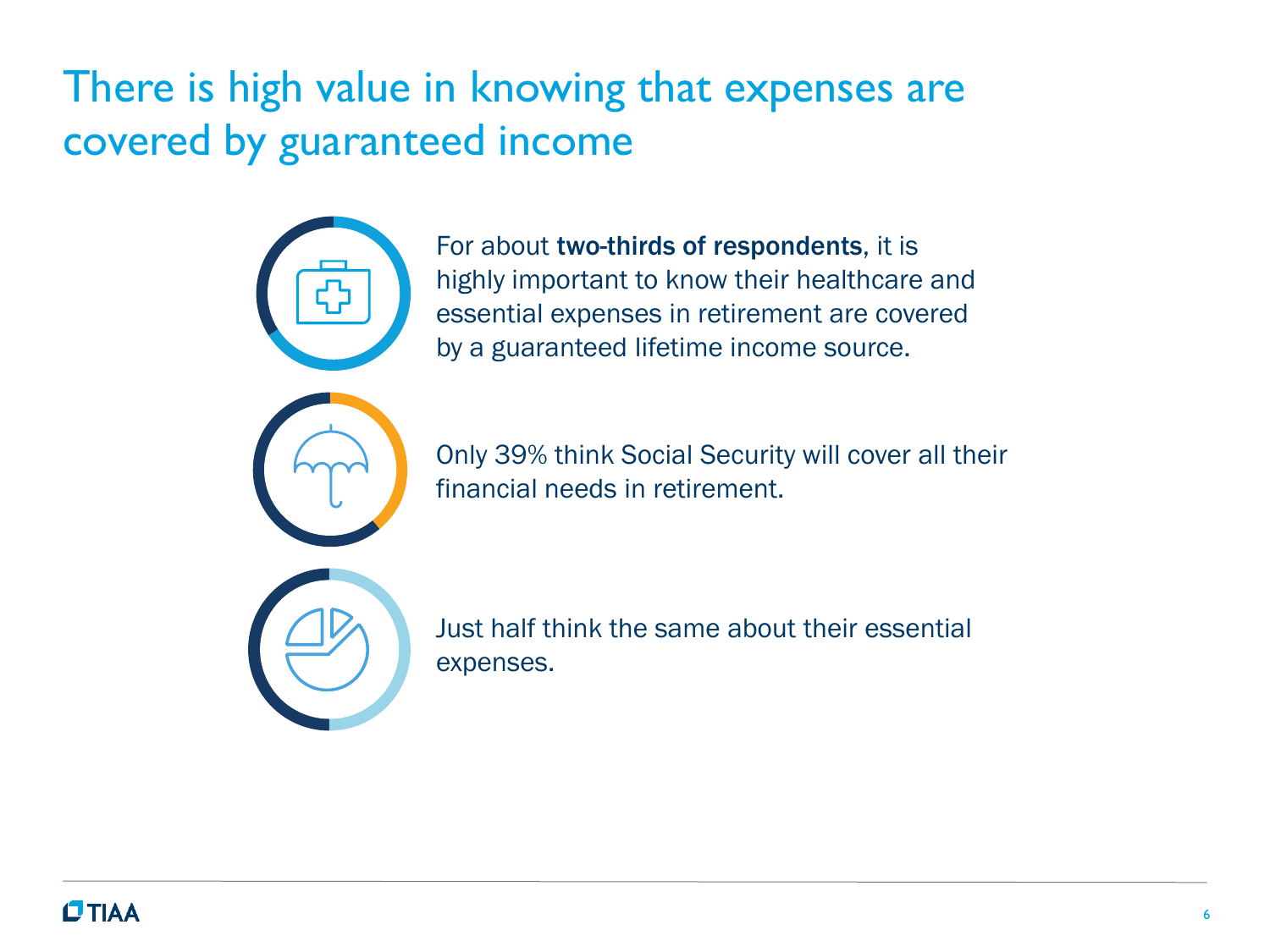### Workers are not confident their savings will last throughout retirement

#### Workers who think they're on track to retire when they want:

Highly confident their savings will last 20 years in retirement Highly confident their savings will last 30+ years in retirement

0% and 100% and 100% and 100% and 100% and 100% and 100% and 100% and 100% and 100% and 100% and 100% and 100%

#### Those with lifetime income annuity are more confident when it comes to both time frames. Highly confident:



Those who have lifetime income annuity or a pension have increased confidence about being financially secure throughout retirement. 20-year retirement

## 83%

of those with Lifetime Income annuities say their confidence is increased to some or a great extent.

Of those with a pension say the same. 85%

42%

32%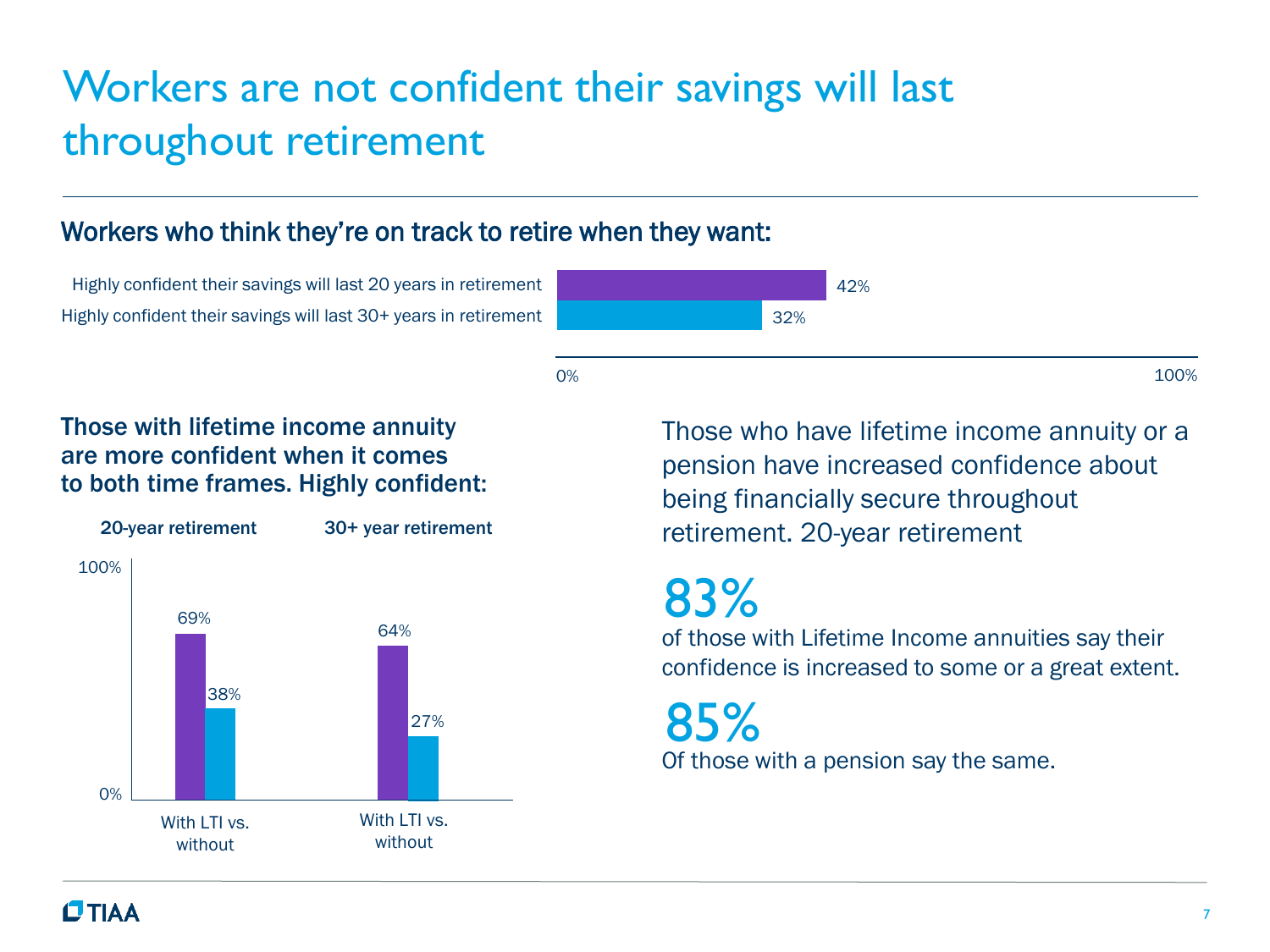### Study Methodology



Greenwald Research conducted the 2021 TIAA Lifetime Income Survey using an online survey of 1,001 Americans age 27–75 living in the United States. The study was fielded between May 12 to May 30, 2021. Data was weighted by gender, education, income, working status, race, and generation.

TIAA and Greenwald Research are independent entities and are not affiliated with each other.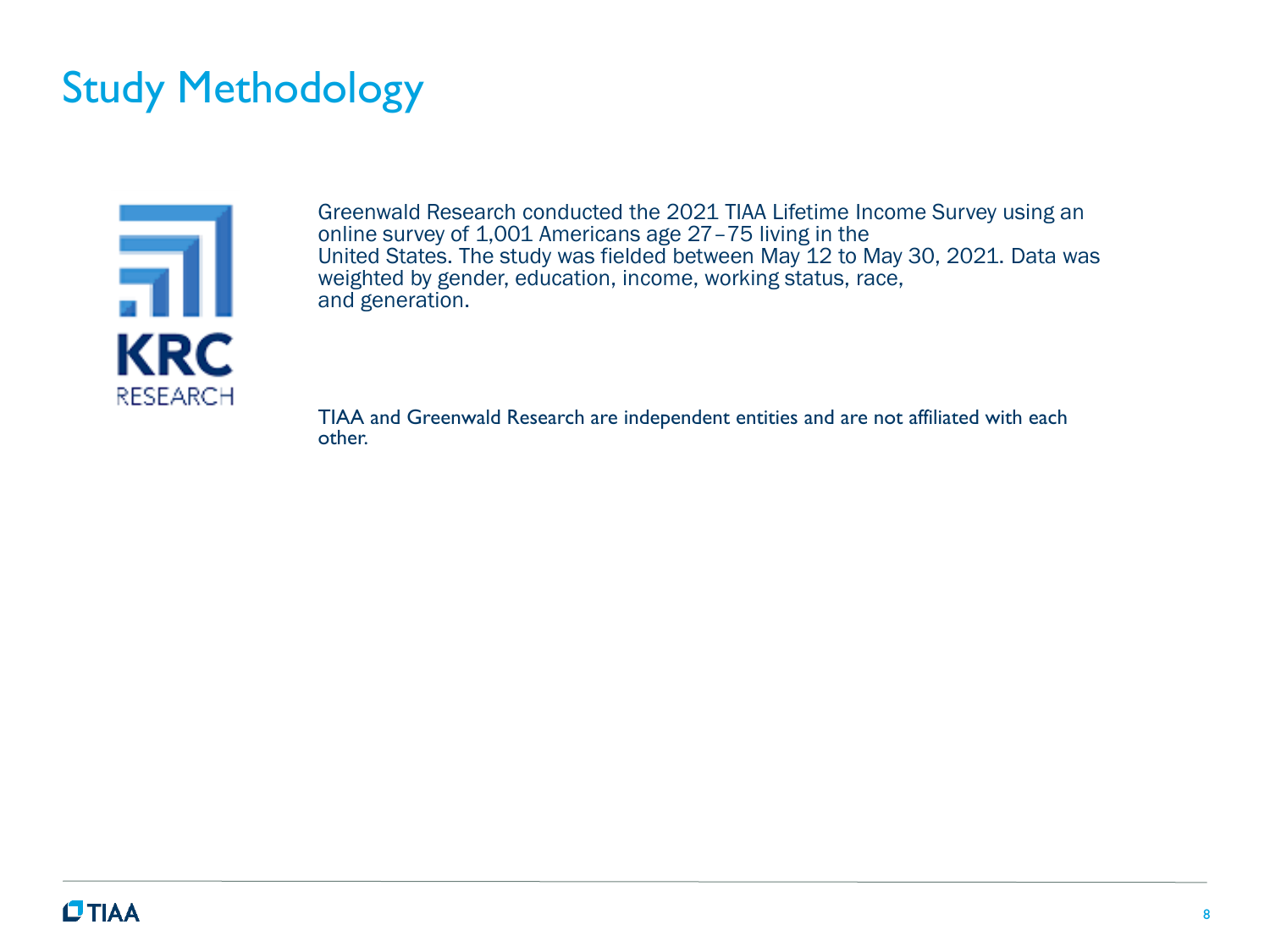

#### **About TIAA**

TIAA is a leading provider of secure retirements and outcome-focused investment solutions to millions of people and thousands of institutions. It is the #1<sup>1</sup> not-for-profit retirement market provider, paid more than \$3.6 billion to retired clients in 2020 and has \$1.3 trillion in assets under management (as of 6/30/2021).<sup>2</sup>

This material is for informational or educational purposes only and does not constitute fiduciary investment advice under ERISA, a securities recommendation under all securities laws, or an insurance product recommendation under state insurance laws or regulations. This material does not take into account any specific objectives or circumstances of any particular investor, or suggest any specific course of action. Investment decisions should be made based on the investor's own objectives and circumstances.

Any guarantees under annuities issued by TIAA are subject to TIAA's claims-paying ability.

Annuity account options are available through contracts issued by TIAA or CREF. These contracts are designed for retirement or other long-term goals, and offer a variety of income options, including lifetime income. Payments from the variable annuity accounts are not guaranteed and will rise or fall based on investment performance.

Investment, insurance and annuity products are not FDIC insured, are not bank guaranteed, are not deposits, are not insured by any federal government agency, are not a condition to any banking service or activity, and may lose value.

You should consider the investment objectives, risks, charges and expenses carefully before investing. Please call 877-518-9161 or go to www.TIAA.org/prospectuses for current product and fund prospectuses that contain this and other information. Please read the prospectuses carefully before investing.

TIAA-CREF Individual & Institutional Services, LLC, Member FINRA, distributes securities products. Annuity contracts and certificates are issued by Teachers Insurance and Annuity Association of America (TIAA) and College Retirement Equities Fund (CREF), New York, NY. Each is solely responsible for its own financial condition and contractual obligations.

#### TIAA.org

<sup>1</sup>Based on data from 56 providers in PLANSPONSOR magazine's 2019 DC Recordkeeping Survey, combined 457, 403(b) and money purchase plan data as of December 31, 2018. <sup>2</sup>Based on approximately \$1.3 trillion of assets under management across Nuveen affiliates and TIAA investment management teams as of 6/30/2021.

©2021 Teachers Insurance and Annuity Association of America-College Retirement Equities Fund, 730 Third Avenue, New York, NY 10017 1843990